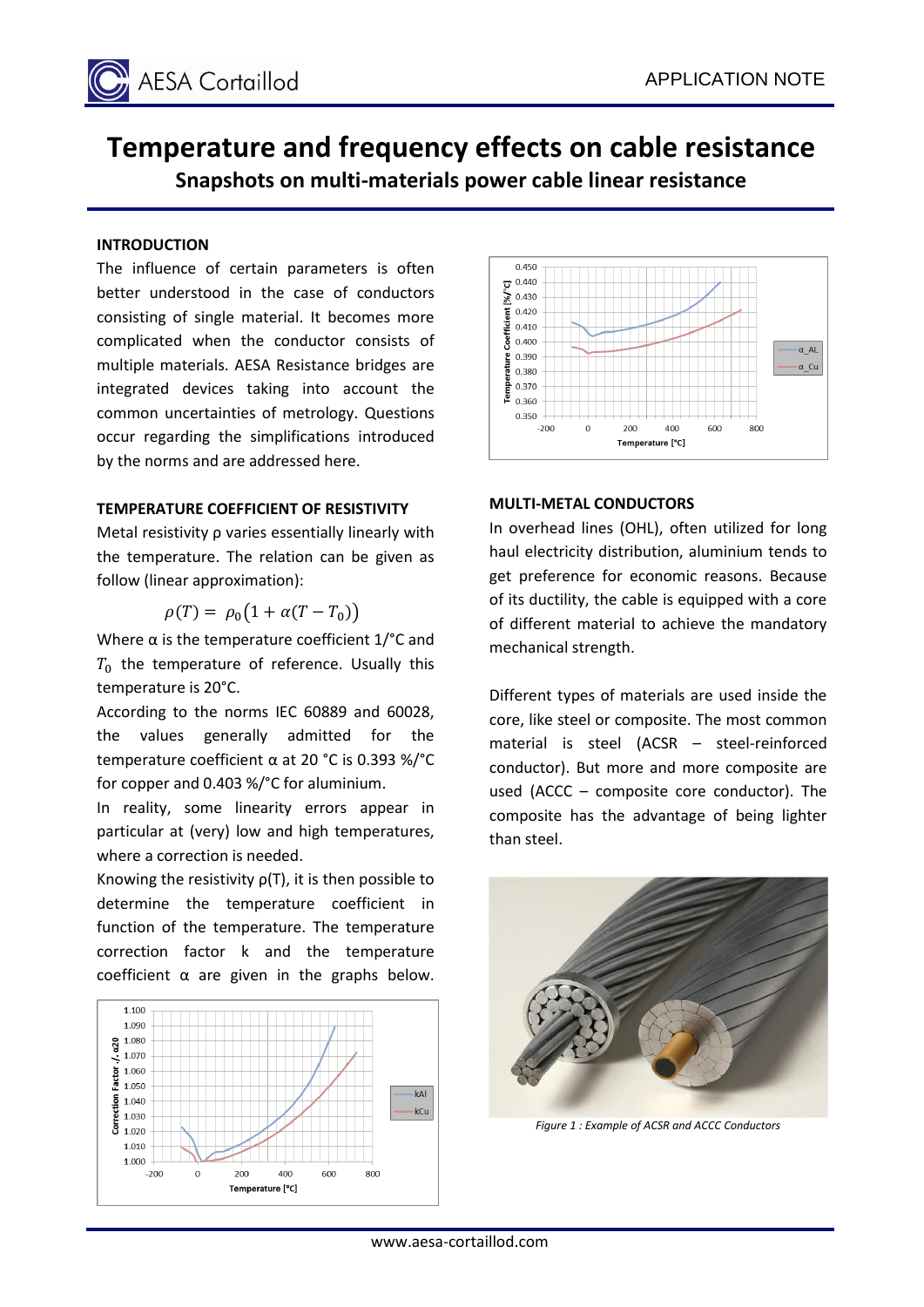

# **TEMPERATURE INFLUENCE ON DC RESISTANCE**

AESA Cortaillod provides Resistance measuring bridges to measure the widest range of conductors including such power cables. The test systems are integrated, meaning they manage different uncertainty factors. One can thus introduce the temperature coefficient corresponding to the conductor under test.

What happen if the conductor is made with different materials like ACSR, copper-clad aluminium (CCA) and the like?

Let's take for example a conductor ACSR of 795 kcmil (400mm²) with the following structure:

- 7 wires of steel
- 54 wires of aluminium

| Material  | Section              | Resistivity              |  |
|-----------|----------------------|--------------------------|--|
|           | $\lceil mm^2 \rceil$ | $\lceil \Omega m \rceil$ |  |
| Aluminium | 350                  | $2.65310^{-8}$           |  |
| Steel     | 50                   | $13.810^{-8}$            |  |

The linear resistance at 20°C is given by the formula:

$$
\frac{R}{l} = \frac{\rho}{S} \left[ \frac{\Omega}{m} \right]
$$

We have for:

| Aluminium | $R_{AI} = 75.8 \,\mu\Omega/m$ |
|-----------|-------------------------------|
| Steel     | $R_{ST} = 2.76$ $m\Omega/m$   |

We can theoretically consider all wires to be in parallel, and thus these two resistances are in parallel. The resulting cable linear resistance is:

Cable 
$$
R_{Cable} = 73.77 \,\mu\Omega/m
$$

How will this linear resistance change with the temperature? Let's say at 30°C. The linear resistance of a cable is given by the following formula:

$$
R(T) = R_0 \big( 1 + \alpha (T - T_0) \big)
$$

Where  $R_0$  is the linear resistance at the reference temperature  $T_0$  (usually 20 $^{\circ}$ C). If the cable would be of pure aluminium, the temperature coefficient of 0.403 %/°C (according to IEC 60889) would apply and the linear resistance would become:

| Cable 100% Al at 30°C $\left  R_{Cable AL 30^{\circ}} = 76.75 \,\mu\Omega/m \right $ |
|--------------------------------------------------------------------------------------|
|                                                                                      |

In reality, knowing that the temperature coefficient of steel is approximately 0.45 %/°C (according to IEC 60287), we obtain:

| Aluminium at 30°C | $R_{AL\,30^{\circ}} = 78.85 \,\mu\Omega/m$ |
|-------------------|--------------------------------------------|
| Steel at 30°C     | $R_{ST,30^{\circ}} = 2.88 \, m\Omega/m$    |

The cable linear resistance is:

|--|

That means, by taking the aluminium temperature coefficient for both materials, we introduce an error of 0.01 %. Of course this result is dependent of the steel purity used as core, but moreover this calculation is related to the coefficient used. One find a wide range of different values depending of the sources, thus for steel, the temperature coefficient is given between 0.4 to 0.6 %/°C. But even with a temperature coefficient of 0.6 %/°C, the error will be at maximum 0.05 %. In most cases, including for Copper-Clad Aluminium (CCA), this simplification error will be negligible.

## **INFLUENCE ON AC RESISTANCE**

At 50 Hz for example, due mostly to the skin effect (at high frequency, the current tends to flow only near the surface of the conductors), the linear resistance will increase more or less depending on the metal. In reality, we should also take into account the proximity effect due to the other wires in the conductor.

For conductors with combined material, in particular ACSR, this different behaviour may have to be taken into account in the evaluation of the linear resistance.

Let's take the same conductor as here above constituted by 7 mm² wires. The DC linear resistance at 20 °C is 73.77  $μΩ/m$ .